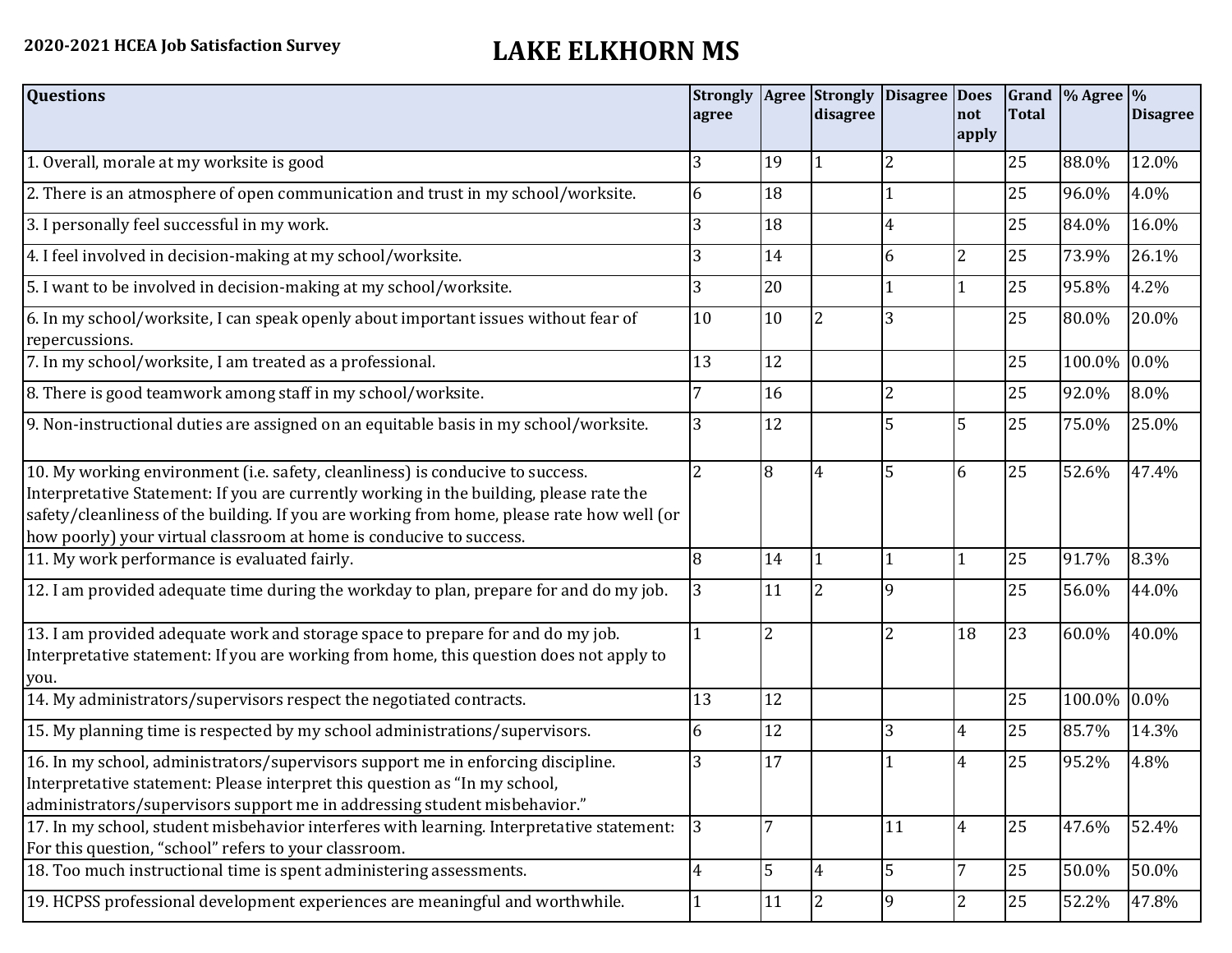## **2020-2021 HCEA Job Satisfaction Survey LAKE ELKHORN MS**

| 20. Increased workload has contributed to a decline in my morale.                                                                                          | 4              | 12             |                | 8              |                | 25 | 66.7%  | 33.3%   |
|------------------------------------------------------------------------------------------------------------------------------------------------------------|----------------|----------------|----------------|----------------|----------------|----|--------|---------|
| 21. I am paid fairly.                                                                                                                                      |                | 13             | $\overline{2}$ | 10             |                | 25 | 52.0%  | 48.0%   |
| 22. I have confidence in the leadership exhibited by the HCPSS Superintendent.                                                                             | 3              | 9              | $\overline{2}$ | 11             |                | 25 | 48.0%  | 52.0%   |
| 23. I have confidence in the leadership exhibited by the Howard County Board of<br>Education.                                                              | 2              | 15             |                |                |                | 25 | 68.0%  | 32.0%   |
| 24. I have confidence in the leadership exhibited by the Howard County Education<br>Association (HCEA).                                                    | 16             | 6              |                | $\overline{2}$ |                | 25 | 88.0%  | 12.0%   |
| 25. I feel that HCPSS offers me the possibility of advancing professionally in the field of<br>education.                                                  | 3              | 15             | 2              | 2              | 3              | 25 | 81.8%  | 18.2%   |
| 26. In my position, I receive appropriate and adequate support and training.                                                                               |                | 18             |                | 4              |                | 25 | 84.0%  | 16.0%   |
| 27. During this current school year, I have experienced harassing behavior from<br>colleagues.                                                             |                | 1              | 16             | 8              |                | 25 | 4.0%   | 96.0%   |
| 28. During this current school year, I have experienced harassing behavior from<br>administrators/supervisors.                                             |                |                | 17             | 8              |                | 25 | 0.0%   | 100.0%  |
| 29. During this current school year, I have experienced harassing behavior from parents.                                                                   |                | 3              | 13             | 9              |                | 25 | 12.0%  | 88.0%   |
| 30. At my school I spend most of my PIP time on non-instructional activities.                                                                              | 3              | $\overline{4}$ |                | 10             | 6              | 24 | 38.9%  | 61.1%   |
| 31. At my school our administrator includes time during PIP for teacher-initiated<br>collaboration.                                                        | 3              | 13             |                |                | 8              | 25 | 94.1%  | 5.9%    |
| 32. In my school, I spend too much time in meetings.                                                                                                       | 2              | 8              | 3              | 10             | $\overline{2}$ | 25 | 43.5%  | 56.5%   |
| 33. In my school, there is adequate support for special education students.                                                                                |                | 10             | 3              | 8              | 3              | 25 | 50.0%  | 50.0%   |
| 34. My administrator/supervisor provides people working from home with flexibility in<br>their workday.                                                    | 6              | 17             |                |                | $\overline{2}$ | 25 | 100.0% | $0.0\%$ |
| 35. My administrator/supervisor has reasonable expectations of workload for staff while<br>in virtual learning.                                            | 8              | 15             |                | $\overline{2}$ |                | 25 | 92.0%  | 8.0%    |
| 36. Students have adequate technology and tools (hardware/software/connectivity) to<br>participate in virtual learning.                                    | 3              | 14             |                | 8              |                | 25 | 68.0%  | 32.0%   |
| 37. Staff have adequate technology hardware (e.g. computers, document cameras, other<br>technology hardware) to meet the requirements of virtual learning. | $\overline{4}$ | 18             |                | 2              |                | 25 | 88.0%  | 12.0%   |
| 38. HCPSS has provided the software I need to do my job and collaborate with colleagues. 6                                                                 |                | 16             |                |                |                | 25 | 91.7%  | 8.3%    |
| 39. The software and online services provided by HCPSS to do my job are difficult and/or<br>time-consuming to use.                                         | 3              | 6              | 6              | 9              |                | 25 | 37.5%  | 62.5%   |
| 40. In my class, I feel that students are engaged in virtual learning                                                                                      |                | 9              | 2              | 9              | $\overline{4}$ | 25 | 47.6%  | 52.4%   |